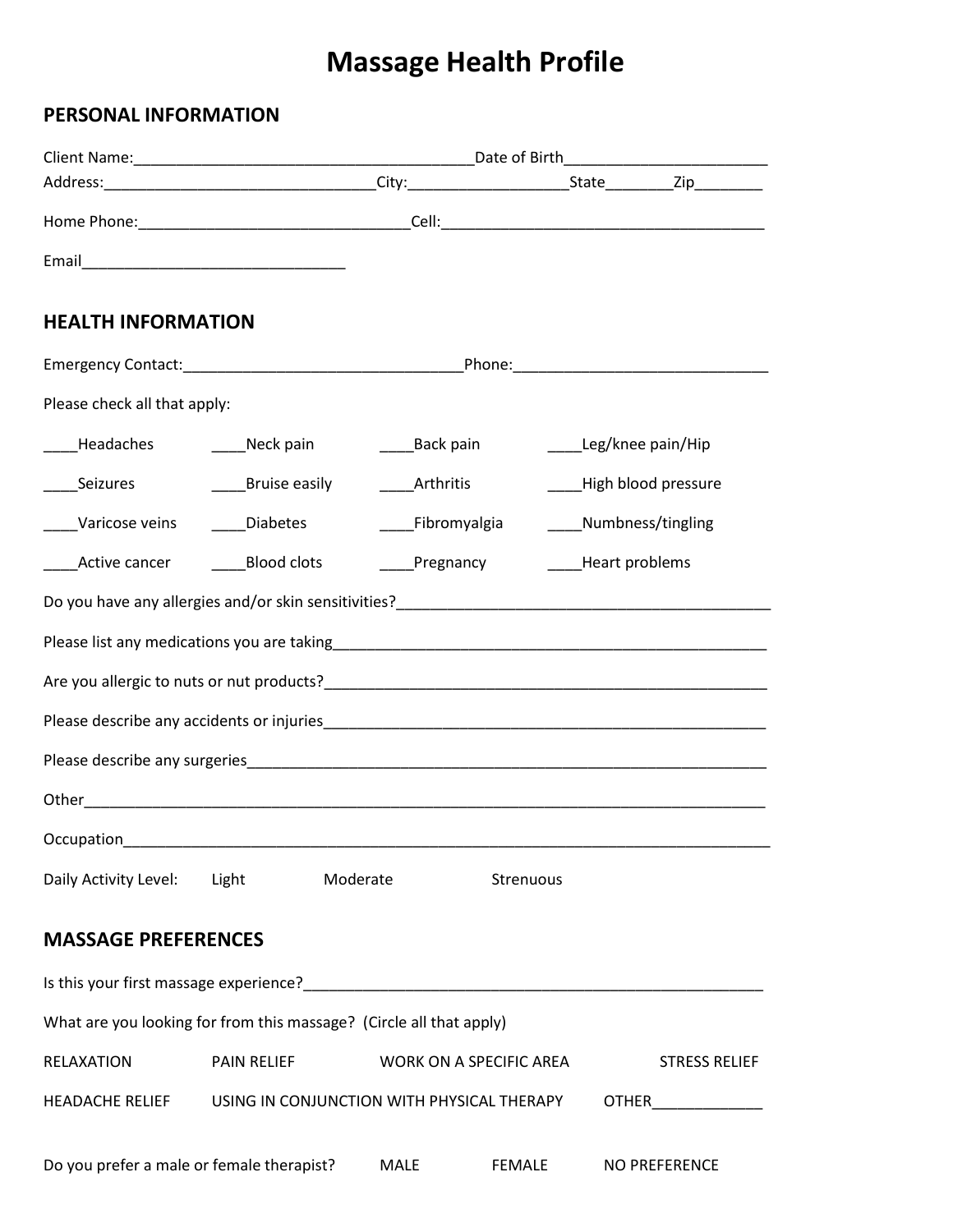| Do you have a pressure preference?                                                                       |                |             | LIGHT            | <b>MEDIUM</b> | <b>FIRM</b>   |  |
|----------------------------------------------------------------------------------------------------------|----------------|-------------|------------------|---------------|---------------|--|
| Are you comfortable with your massage therapist working on the following areas? (Circle all that apply.) |                |             |                  |               |               |  |
| Scalp                                                                                                    | Face           | Chest       | Glutes           | Feet          |               |  |
| How often do you receive massages? (circle all that apply)                                               |                |             |                  |               |               |  |
| <b>WEEKLY</b>                                                                                            | <b>MONTHLY</b> |             | <b>OTHER</b>     |               |               |  |
| How did you hear about Pure Massage and where have you seen us? (Circle all that apply)                  |                |             |                  |               |               |  |
| <b>FACEBOOK</b>                                                                                          | PRINT AD       | <b>SIGN</b> | <b>GIFT CARD</b> | FRIEND/FAMILY | SPA 23 MEMBER |  |
| <b>YELP</b><br><b>OTHER</b><br><b>INTERNET</b>                                                           |                |             |                  |               |               |  |

#### *Are you aware that Pure offers a no-commitment Wellness Program designed to provide you with unlimited discounts and specials specifically for Pure members?* YES NO

I understand that:

- I must contact Pure Massage within 24 hours of my scheduled reservation if I need to cancel or reschedule my massage. -If I fail to attend my scheduled massage or cancel outside of the 24 hour timeframe I will be charged a **\$50 cancellation fee**.

-If my therapist starts the session late, my session will end at the originally scheduled time so that the client following me is not penalized and I will be compensated accordingly.

-If I am late, my session will end at the originally scheduled time so that the client following me is not penalized.

I understand that the massage I receive is provided for the basic purpose of relaxation and relief of muscular tension. If I experience any pain or discomfort during the session, I will immediately inform the practitioner so the pressure and/or techniques may be adjusted to my level of comfort. I also understand that massage is not intended to diagnose or treat any medical condition and that nothing said or done during the massage should be construed as such. Because massage should not be performed under certain circumstances, I attest to keep my practitioner up to date on any changes in my medical conditions and understand that there shall be no liability on the part of the practitioner should I fail to do so. I also understand that any illicit remarks/actions of a sexual nature will result in an immediate termination of my massage session and I will be responsible for full payment of service.

*I hereby certify that I have read and agree to all of the above provisions*.

Signature\_\_\_\_\_\_\_\_\_\_\_\_\_\_\_\_\_\_\_\_\_\_\_\_\_\_\_\_\_\_\_\_\_\_\_\_\_\_\_\_\_\_\_\_\_\_Date\_\_\_\_\_\_\_\_\_\_\_\_\_\_\_\_\_\_\_

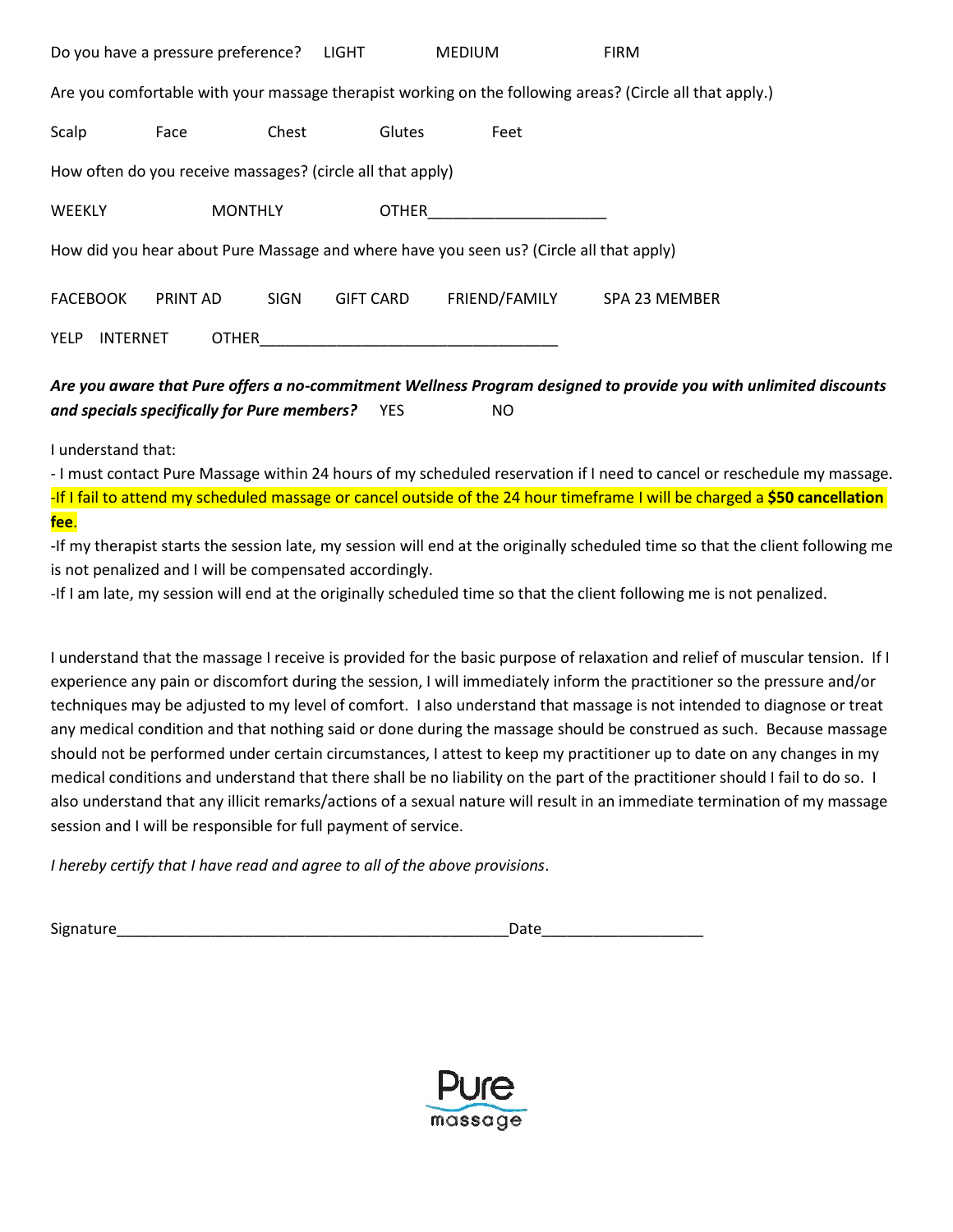## **FACIAL REJUVENATION HEALTH PROFILE**

## **PERSONAL INFORMATION**

| Height: Weight: Weight:                                                     |                                                       |                                                                                                                                                                                                                                |          |  |  |
|-----------------------------------------------------------------------------|-------------------------------------------------------|--------------------------------------------------------------------------------------------------------------------------------------------------------------------------------------------------------------------------------|----------|--|--|
| <b>HEALTH INFORMATION</b>                                                   |                                                       |                                                                                                                                                                                                                                |          |  |  |
|                                                                             |                                                       |                                                                                                                                                                                                                                |          |  |  |
|                                                                             |                                                       |                                                                                                                                                                                                                                |          |  |  |
| Please check all that apply:<br>Wrinkles / Fine Lines<br>______Sagging Skin | Acne / Scarring<br>Bruise easily<br>On Blood Thinners | _____History of Psoriasis _____________Sunburn<br>High blood pressure Raised Moles<br>Keloid or raised scarring Cancer                                                                                                         |          |  |  |
| Hyperpigmentation<br>Cellulite                                              | Pregnant / Nursing                                    | Warts                                                                                                                                                                                                                          | Dry Skin |  |  |
| Large Pores                                                                 | History of Eczema                                     | Nickel / Stainless steel Allergy                                                                                                                                                                                               |          |  |  |
|                                                                             |                                                       |                                                                                                                                                                                                                                |          |  |  |
|                                                                             |                                                       |                                                                                                                                                                                                                                |          |  |  |
|                                                                             |                                                       |                                                                                                                                                                                                                                |          |  |  |
|                                                                             |                                                       |                                                                                                                                                                                                                                |          |  |  |
|                                                                             |                                                       | Please describe any surgeries experience and the set of the set of the set of the set of the set of the set of the set of the set of the set of the set of the set of the set of the set of the set of the set of the set of t |          |  |  |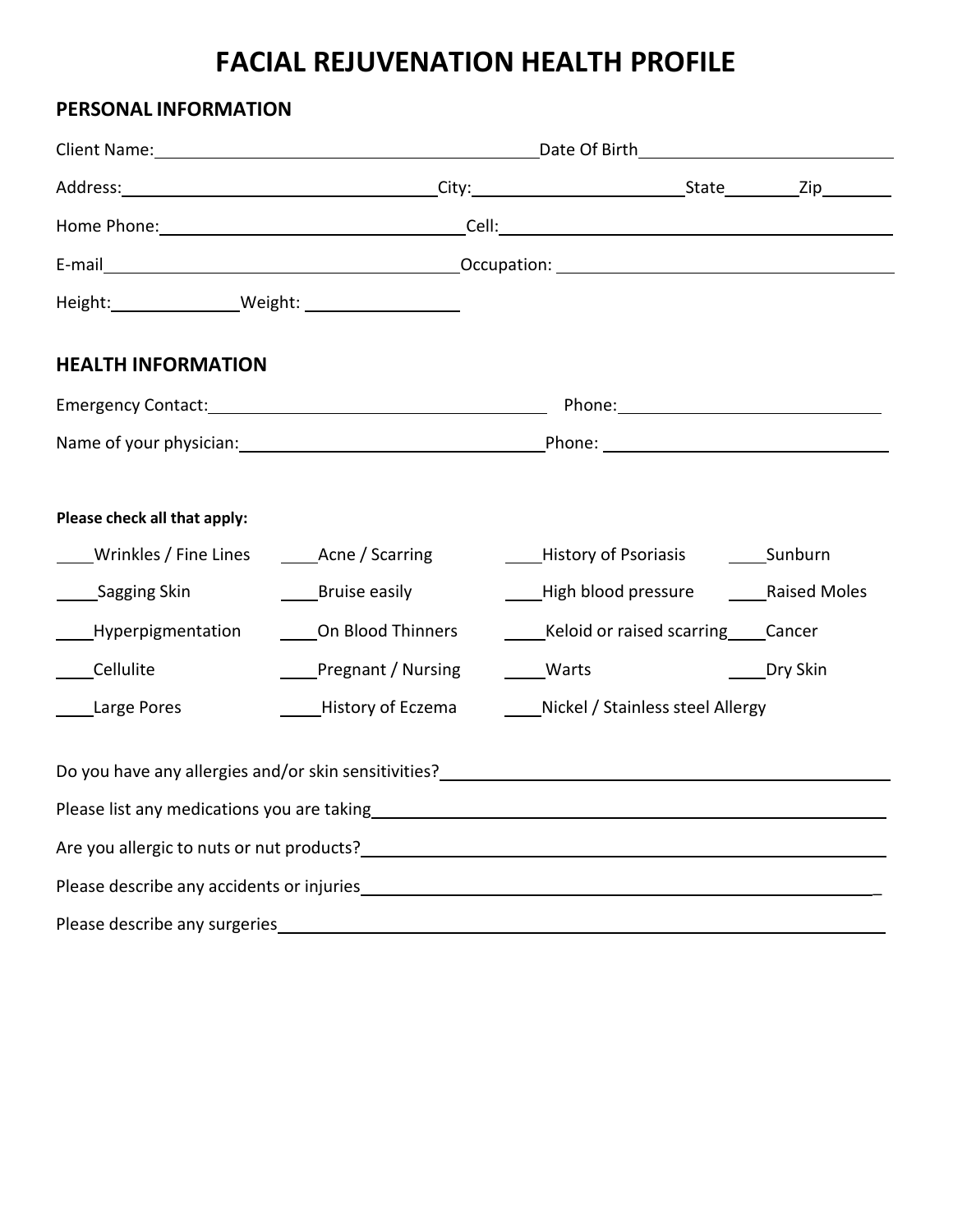## **FACIAL REJUVENATION PREFERENCES**

| Is this your first facial rejuvenation / body contouring experience?                                       |                |                                          |  |                              |                       |  |  |
|------------------------------------------------------------------------------------------------------------|----------------|------------------------------------------|--|------------------------------|-----------------------|--|--|
| What are you looking for from this treatment? (Circle all that apply)                                      |                |                                          |  |                              |                       |  |  |
| REDUCE FINE LINES & WRINKLES                                                                               |                | IMPROVE TEXTURE OF SKIN REDUCE PORE SIZE |  |                              | <b>EVEN SKIN TONE</b> |  |  |
| REDUCE CELLULITE                                                                                           |                | ANTI-AGING REDUCE SCARRING               |  | <b>IMPROVE STRETCH MARKS</b> | <b>OTHER</b>          |  |  |
| How important is it to you to make these improvements? (Scale of 1-10)                                     |                |                                          |  |                              |                       |  |  |
| How often do you receive rejuvenation treatments? (Circle all that apply)                                  |                |                                          |  |                              |                       |  |  |
| <b>WEEKLY</b>                                                                                              | <b>MONTHLY</b> | <b>OTHER CONSTRUCTER</b>                 |  |                              |                       |  |  |
| Have you received Botox, fillers, microdermabrasion or chemical peels in the past 60 days? (Circle) Y<br>N |                |                                          |  |                              |                       |  |  |

If so, please write what you have received and when:



### **Please mark the face below for areas of concern:**

I understand that:

- I must contact Pure Massage before closing hours if I need to cancel or reschedule my facial therapy.
- If I fail to attend my scheduled therapy I will be charged a \$50 cancellation fee.
- If my therapist starts the session late, my session will end at the originally scheduled time so that the client following me is not penalized and I will be compensated accordingly.
- If I am late, my session will end at the originally scheduled time so that the client following me is not penalized.

I hereby certify that I have read and agree to all of the above provisions.

Signature Date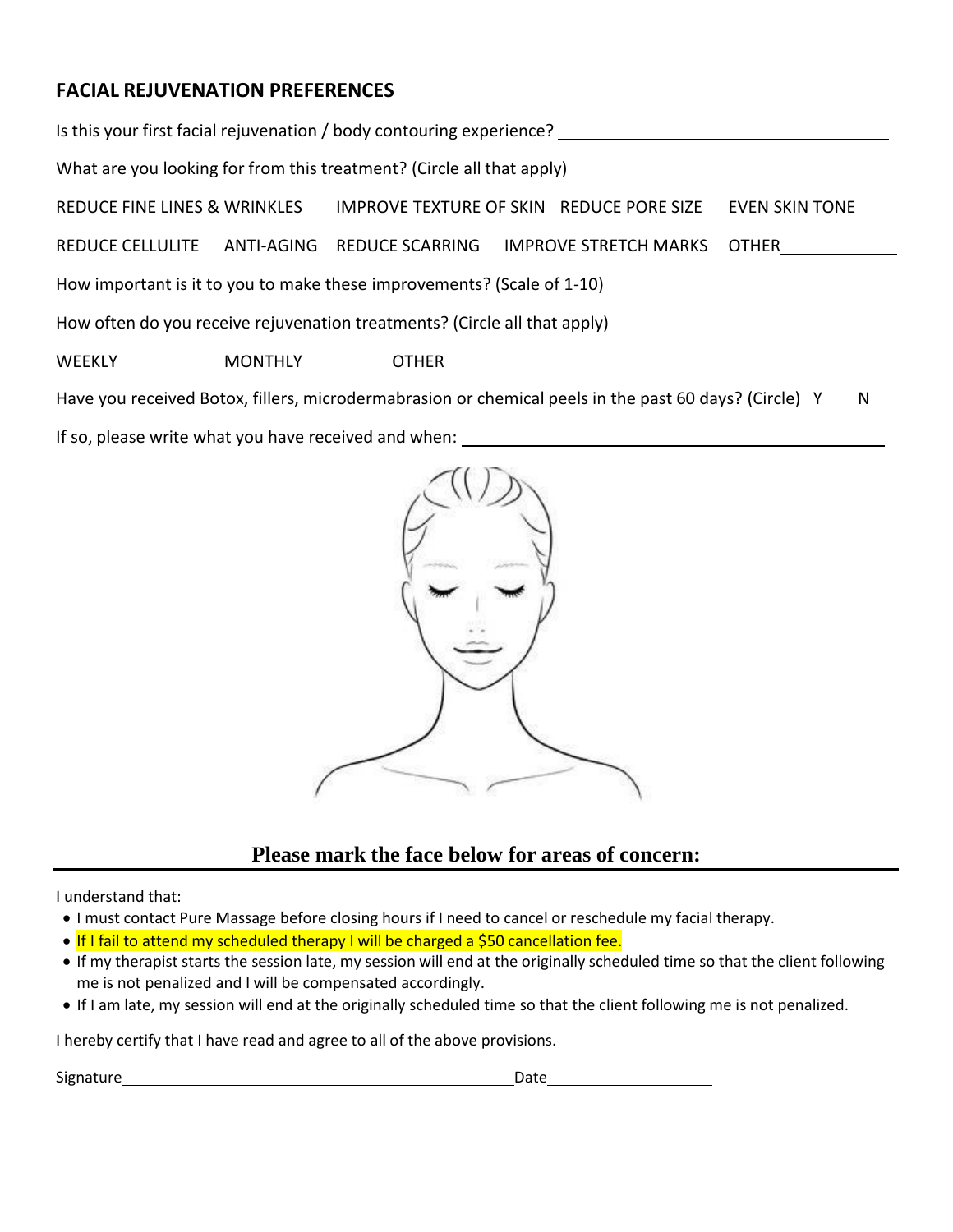## **Microneedling Consent:**

#### **What to Expect:**

- Depending on the area of your face or body being treated and the type of device used (i.e. needle length), the procedure is welltolerated and in some cases virtually painless, feeling only a mild prickling sensation.
- Your practitioner will apply a topical anesthetic to your skin prior to treatment to reduce any pain and discomfort.
- Your skin will be pink or red in appearance, much like a sunburn, for a couple of hours following treatment.
- Minor bleeding and bruising is possible depending on the length of the needle used and the number of times it is pressed across the treatment area.
- Your skin may feel warm, tight, and itchy for a short while. This should subside in 12-48 hours.

#### **Possible Side-Effects:**

- Side effects or risks are minimal with this type of treatment and typically include minor flaking or dryness of the skin with scab formation in rare cases.
- Hyper-pigmentation (darkening of certain areas of the skin) can occur very rarely and usually resolves after a month.
- If you have a history of cold sores, this procedure may cause flare ups.
- Temporary redness and mild-sunburn effects may last up to 4 days.
- Freckles may temporarily lighten or permanently disappear in treated areas.
- Other potential risks include: crusting, itching, discomfort, bruising, infection, swelling, and failure to achieve the desired result. Permanent scarring (less than 1%) is extremely rare.

The benefits and risks of the procedure have been explained to me, and I accept these benefits and risks. The nature of my medical or cosmetic condition has been explained to my satisfaction as have been any substantial or significant risks of harm. I am also aware of and accept the risk of rare and unforeseen complications which may not have been discussed and which may result from this treatment.

I have had the opportunity to ask questions and seek clarification of this procedure and its alternatives including no treatment and my questions have been answered satisfactorily. I understand the following contraindications listed below and will notify my provider if any of the following apply to me:

- Active infections viral, fungal, bacterial
- Rashes, warts, skin cancer
- Active acne
- Immune-suppressed patients
- Skin-related autoimmune disorders
- Pregnant or breast-feeding
- Patients on anticoagulants (NSAIDS, ASA, Coumadin/Warfarin)
- Rosacea
- Diabetes
- Actinic (solar) keratosis
- Keloids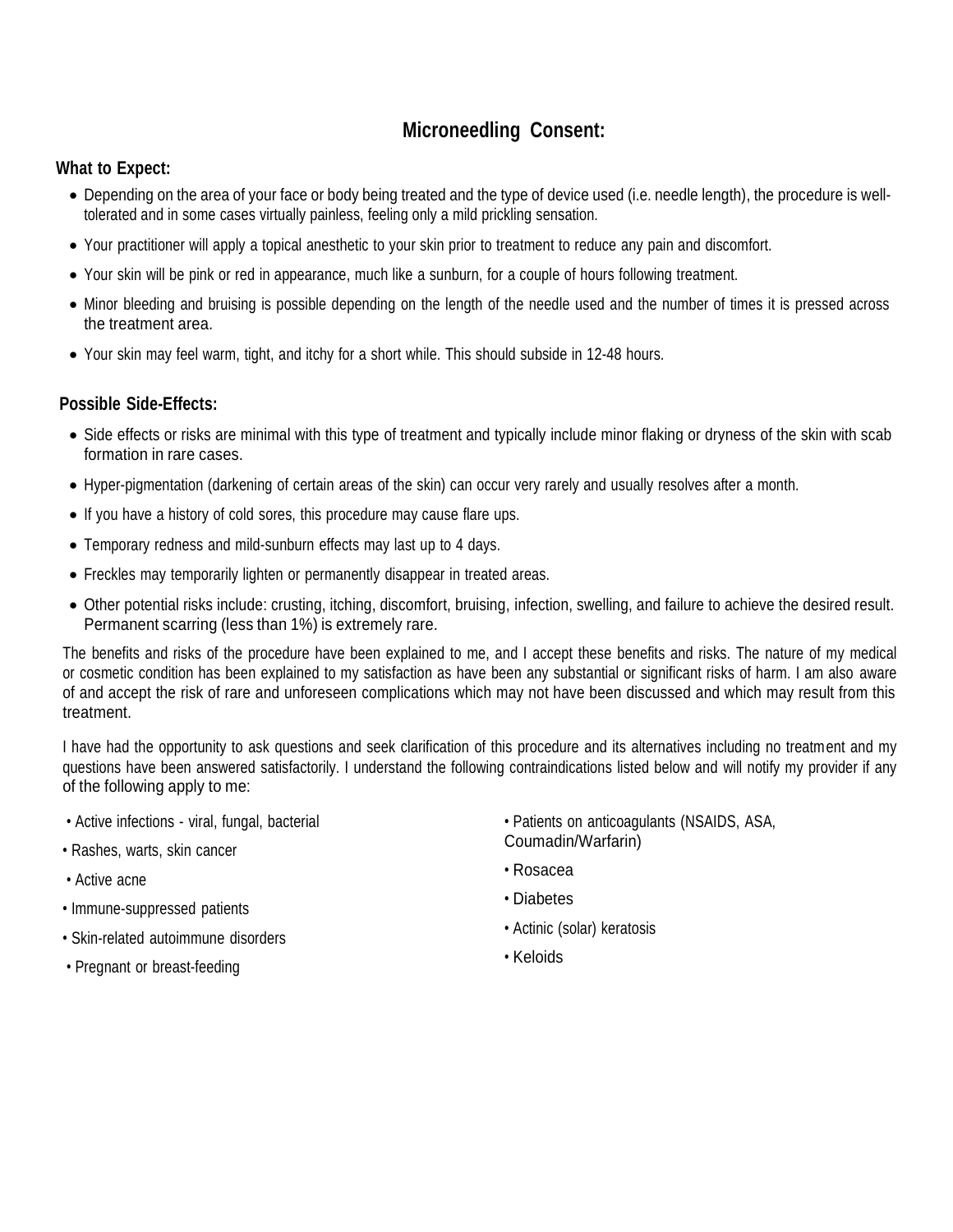## **Informed Consent for Facial Acupuncture, Gua Sha & Cupping**

## **Facial Acupuncture**

#### **What to Expect:**

An acupuncture facial treatment involves the insertion of acupuncture needles into fine lines and wrinkles on the face and neck in order to reduce the visible signs of aging. In Oriental medicine, the meridians or pathways of Qi (energy) flow throughout the entire body from the soles of the feet up to the face and head; consequently, a facial acupuncture treatment addresses the entire body constitutionally, and is not merely "cosmetic." Acupuncture facial involves the patient in an organic, gradual process, which is customized to each individual. It is no way analogous to, or a substitute for, a surgical "face lift." A treatment session may confine itself solely to facial acupuncture, or it may be

#### **Benefits:**

Facial Acupuncture can increase facial tone, decrease puffiness around the eyes, as well as bring more firmness to sagging skin, enhance the radiance of the complexion, and flesh out sunken areas. Customarily, fine wrinkles will disappear and deeper ones will be reduced. As this treatment is not merely confined to the face, but incorporates the entire body and constitutional issues of health, many people also see other whole body improvements as well.

**Risks of an Acupuncture Facial** –An individual's choice to undergo an acupuncture facial is based upon the comparison of the risk to potential benefit. Although the majority of patients do not experience the following complications, you should discuss each of them with your acupuncturist to make sure you understand the risks, potential complications, and consequences of an acupuncture facial.

- Bleeding It is possible that you may experience bleeding during an acupuncture facial. Should post-acupuncture bleeding occur, it will usually only consist of a few drops. Accumulations of blood under the skin may cause a bruise, or hematoma, which will resolve itself.
- Damage to Deeper Structures Deeper structures such as blood vessels and muscles are rarely damaged during the course of a facial acupuncture treatment. If this does occur, the injury may be temporary or permanent.
- Asymmetry The human face is normally asymmetrical. Thus there can be a variation from side to side in the results attained from a facial acupuncture treatment.
- Bruising and Puffiness There is a possibility of bruising (hematoma), puffiness, blood, tingling, itching, warmth, pain or other symptoms at the site of the needle.
- Nerve Injury Injuries to the motor or sensory nerves rarely result from facial acupuncture treatments. Nerve injuries may cause temporary or permanent loss of facial movements and feeling. Such injuries may improve over time. Injury to sensory nerves of the face, neck and ear regions may cause temporary or more rarely permanent numbness.
- Unsatisfactory Result There is a possibility of a poor result from an acupuncture facial. You may be disappointed with the results.
- Allergic Reactions –In rare cases, local allergies to topical preparations have been reported. Systemic reactions which are more serious may occur to hers used during an acupuncture facial. Allergic reactions may require additional treatment.
- Delayed Healing Delayed wound healing or wound disruption are a rare complication experienced by patients in the aftermath of an acupuncture facial. There is a greater risk for smokers, who frequently have dry, sagging skin, which does not heal as readily as that of non-smokers.
- Long Term Effects Subsequent alterations in facial appearance may occur as the result of the normal process of aging, weight loss or gain, sun exposure, or other circumstances not related to an acupuncture facial. Future facial acupuncture maintenance treatments, or other treatments, may be necessary to maintain the results of an acupuncture facial.